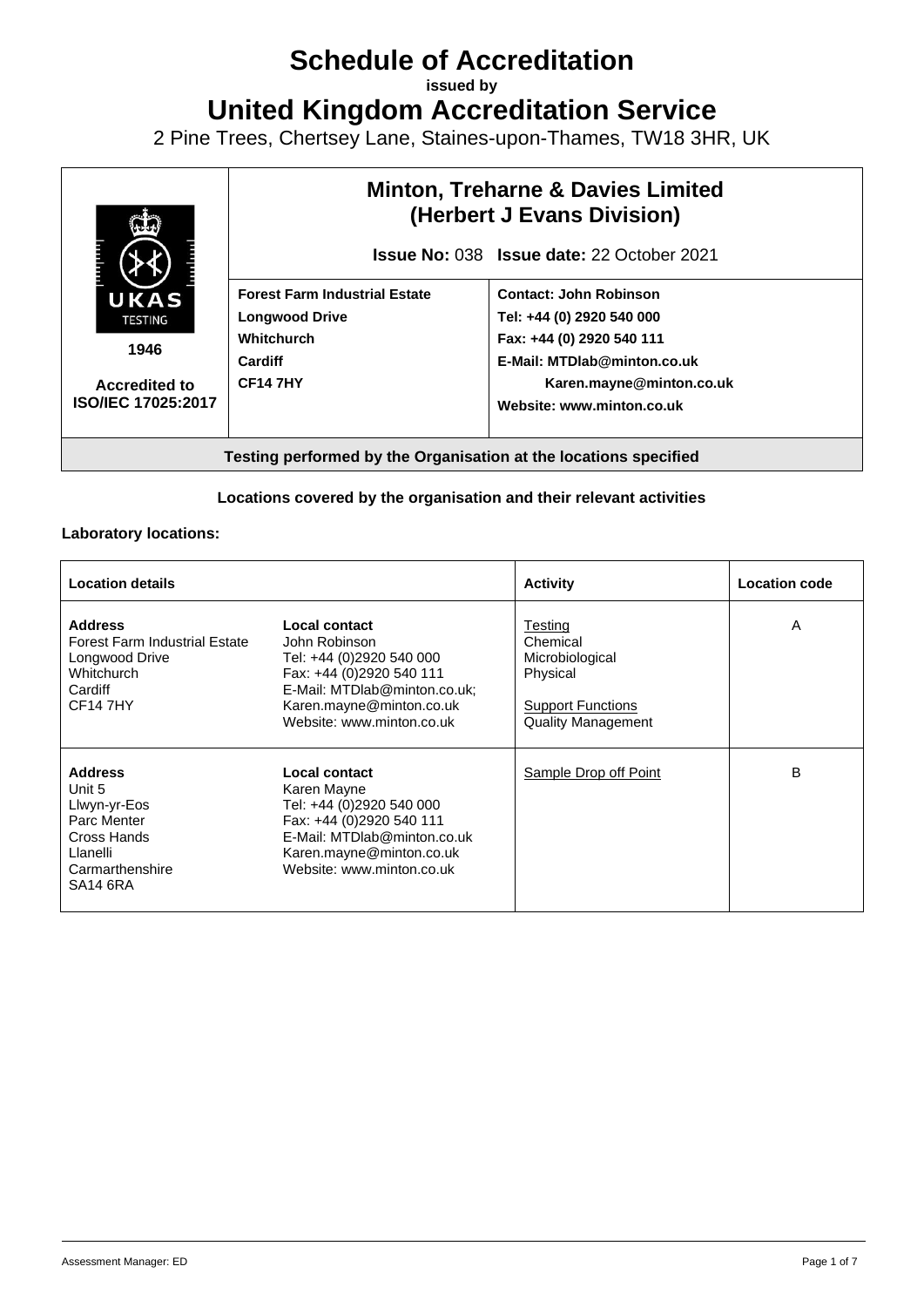|                                                   | <b>Schedule of Accreditation</b><br>issued by<br><b>United Kingdom Accreditation Service</b><br>2 Pine Trees, Chertsey Lane, Staines-upon-Thames, TW18 3HR, UK |
|---------------------------------------------------|----------------------------------------------------------------------------------------------------------------------------------------------------------------|
| UKAS<br><b>TESTING</b><br>1946                    | Minton, Treharne & Davies Limited (Herbert J Evans Division)<br><b>Issue No: 038 Issue date: 22 October 2021</b>                                               |
| <b>Accredited to</b><br><b>ISO/IEC 17025:2017</b> |                                                                                                                                                                |
|                                                   | Testing performed by the Organisation at the locations specified                                                                                               |

| Materials/Products tested                                                  | Type of test/Properties<br>measured/Range of<br>measurement       | Standard specifications/<br>Equipment/Techniques used                                                                                                                                                                                                                                                                 | Location<br>Code |
|----------------------------------------------------------------------------|-------------------------------------------------------------------|-----------------------------------------------------------------------------------------------------------------------------------------------------------------------------------------------------------------------------------------------------------------------------------------------------------------------|------------------|
| FOOD and FOOD<br>PRODUCTS (general unless<br>specified)                    | <b>Chemical Tests</b>                                             | Documented In-House Methods<br>identified by HJE/XXXX                                                                                                                                                                                                                                                                 |                  |
|                                                                            | Generic protocol for the<br>development of methods of<br>analysis | Methods developed under the<br>generic protocol (flexible scope)<br>using the techniques of Atomic<br>absorption spectroscopy, gas<br>chromatography, high performance<br>liquid chromatography, UV-VIS<br>spectroscopy, enzyme linked<br>immunoassay (ELISA) microscopy,<br>titrimetry and gravimetry,<br>HJE/IH/030 | A                |
|                                                                            | Ash                                                               | HJE/F013 by furnace                                                                                                                                                                                                                                                                                                   | A                |
|                                                                            | Calcium                                                           | HJE/F010 by Atomic Absorbtion<br>Spectroscopy                                                                                                                                                                                                                                                                         | A                |
|                                                                            | Fat                                                               | HJE/F015 using Acid Hydrolysis                                                                                                                                                                                                                                                                                        | A                |
|                                                                            | Moisture                                                          | HJE/F014 by oven drying                                                                                                                                                                                                                                                                                               | A                |
|                                                                            | Nitrogen and Crude Protein                                        | HJE/F004 by Kjeldahl                                                                                                                                                                                                                                                                                                  | A                |
|                                                                            | Nitrogen and Crude Protein                                        | HJE/F030 by Dumas combustion                                                                                                                                                                                                                                                                                          | A                |
|                                                                            | Calculation of carbohydrate<br>content                            | HJE/C001 by difference                                                                                                                                                                                                                                                                                                | A                |
|                                                                            | Phosphorus                                                        | HJE/F019 by visible Spectroscopy                                                                                                                                                                                                                                                                                      | A                |
|                                                                            | <b>Sulphur Dioxide</b>                                            | HJE/F031 by lodine titrimetry                                                                                                                                                                                                                                                                                         | A                |
|                                                                            | Sugars:<br>fructose, dextrose, sucrose,<br>maltose and lactose    | HJE/F024 by HPLC with RI<br>detector                                                                                                                                                                                                                                                                                  | A                |
| Wines, Beer and Low Alcohol<br>Drinks (including alcohol free<br>products) | <b>Alcoholic Content</b>                                          | HJE/F032 by Gas Chromatography                                                                                                                                                                                                                                                                                        | A                |

## DETAIL OF ACCREDITATION

 $\blacksquare$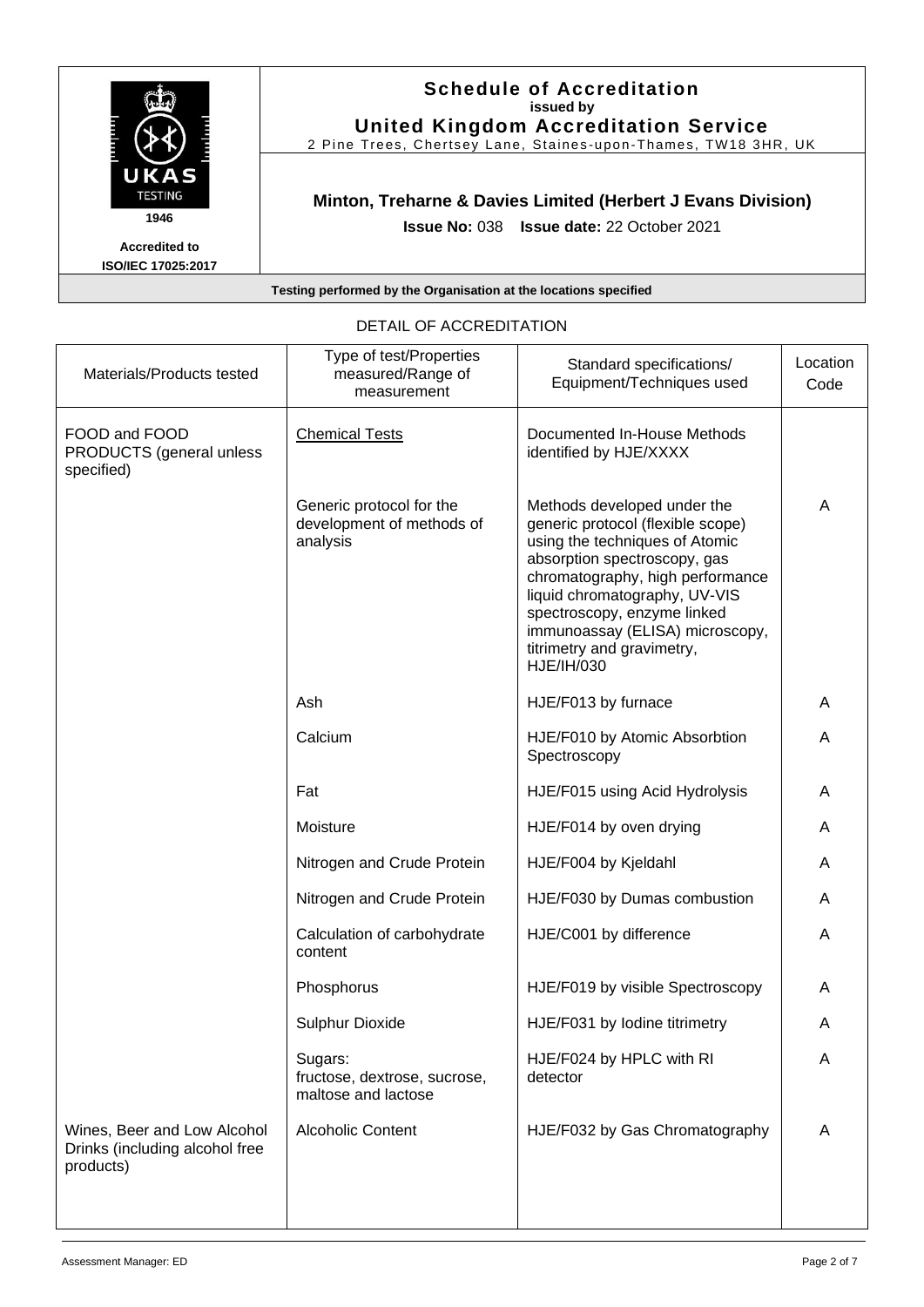

#### **Schedule of Accreditation issued by United Kingdom Accreditation Service**

2 Pine Trees, Chertsey Lane, Staines -upon -Thames, TW18 3HR, UK

## **Minton, Treharne & Davies Limited (Herbert J Evans Division)**

**Issue No:** 038 **Issue date:** 22 October 2021

| Materials/Products tested                                        | Type of test/Properties<br>measured/Range of<br>measurement                      | Standard specifications/<br>Equipment/Techniques used                   | Location<br>Code |
|------------------------------------------------------------------|----------------------------------------------------------------------------------|-------------------------------------------------------------------------|------------------|
| FOOD and FOOD<br>PRODUCTS (general unless<br>specified) (cont'd) | Chemical Tests (cont'd)                                                          | Documented In-House Methods<br>identified by HJE/XXXX                   |                  |
| Spirits                                                          | Alcoholic strength                                                               | HJE/F026 by pyknometer                                                  | A                |
| Dairy Products                                                   | Acidity of Liquid Milk                                                           | HJE/F012 by titration                                                   | A                |
|                                                                  | <b>Fat Content of Cream</b>                                                      | HJE/F020 by Rose Gottlieb                                               | A                |
|                                                                  | <b>Total Solids Content of Cream</b>                                             | HJE/F027 by oven drying                                                 | A                |
| Herbs, Spices and Other<br>Vegetable Materials                   | Microscopical examination and<br>identification                                  | HJE/F017 using optical microscopy                                       | A                |
| <b>Meat and Meat Products</b>                                    | Hydroxyproline                                                                   | HJE/F016 based on BS 4401 Part<br>11:1995                               | A                |
|                                                                  | <b>Nitrite</b>                                                                   | HJE/F018 based on BS 4401 Part<br>8:1976                                | A                |
|                                                                  | Soya Protein Content                                                             | HJE/F008 by ELISA using Neogen<br>Veratox Soya Test Kit                 | A                |
|                                                                  | <b>Total Volatile Nitrogen</b>                                                   | HJE/F021 by distillation followed by<br>titration                       | A                |
|                                                                  | Calculation of collagen, dry<br>connective tissue and meat<br>content            | <b>HJE/C002</b>                                                         | A                |
| Oils and Fats                                                    | Free Fatty Acids and Peroxide<br>Value                                           | HJE/F025 by titration                                                   | A                |
| <b>Soft Drinks</b>                                               | Aspartame, Acesulfame K,<br>Saccharin, Benzoic Acid,<br>Sorbic Acid and Caffeine | HJE/F009 using HPLC                                                     | A                |
|                                                                  | Artificial colouring matter:<br>Sunset yellow FCF                                | HJE/F005 (quantification) by HPLC<br>with visible spectrometer detector | A                |
|                                                                  |                                                                                  |                                                                         |                  |
|                                                                  |                                                                                  |                                                                         |                  |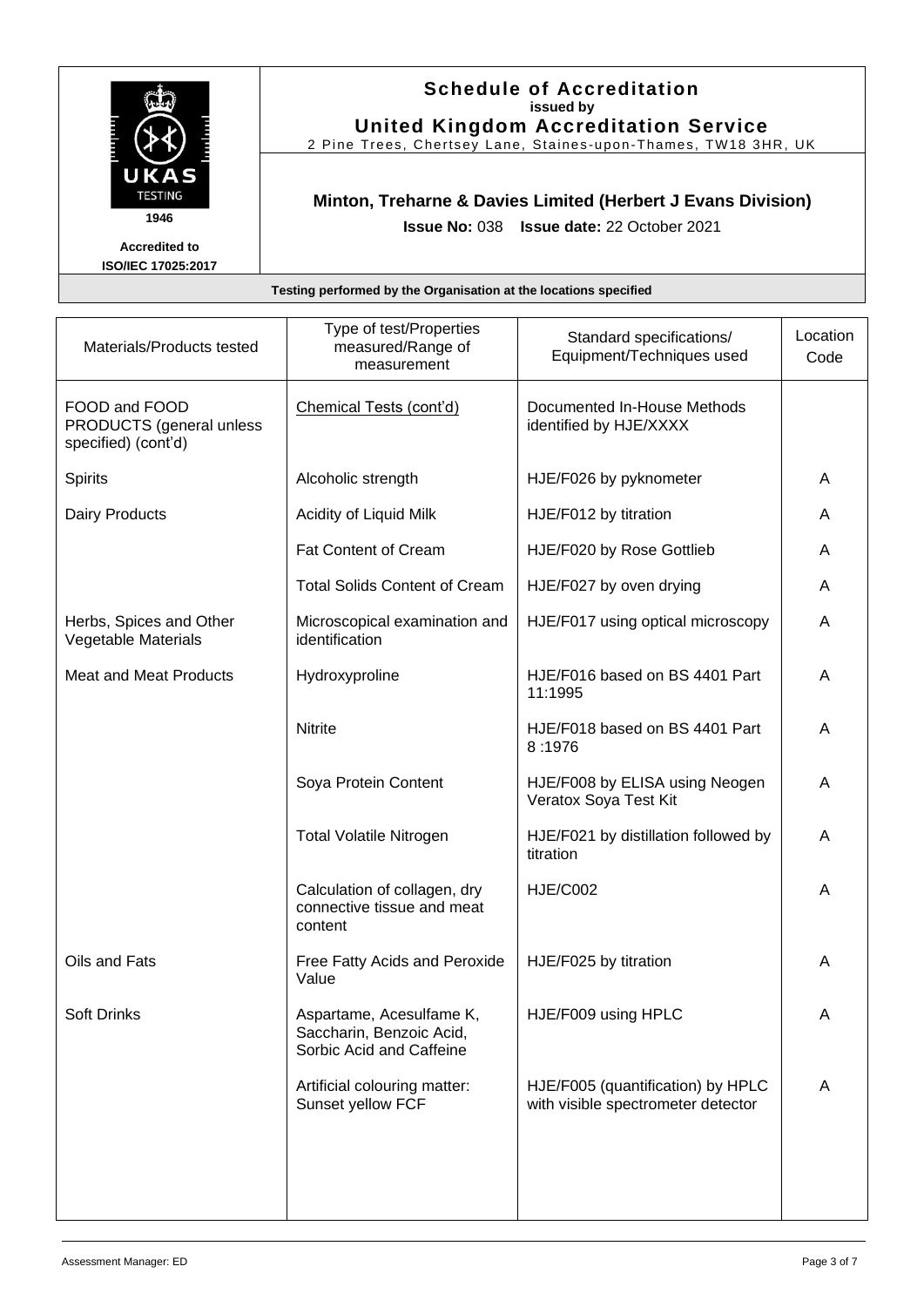| <u>man and a</u><br>i<br>E<br>KOA<br><b>TESTING</b> |
|-----------------------------------------------------|
| 1946                                                |

## **Schedule of Accreditation issued by United Kingdom Accreditation Service**

2 Pine Trees, Chertsey Lane, Staines -upon -Thames, TW18 3HR, UK

## **Minton, Treharne & Davies Limited (Herbert J Evans Division)**

**Issue No:** 038 **Issue date:** 22 October 2021

| Materials/Products tested                                                                                                   | Type of test/Properties<br>measured/Range of<br>measurement                                      | Standard specifications/<br>Equipment/Techniques used                                                                                                                                                                                                         | Location<br>Code |
|-----------------------------------------------------------------------------------------------------------------------------|--------------------------------------------------------------------------------------------------|---------------------------------------------------------------------------------------------------------------------------------------------------------------------------------------------------------------------------------------------------------------|------------------|
| <b>WATER: Drinking Water (non-</b><br>regulatory), Surface Waters,<br>Healthcare Water (Dialysis<br>Water/Ultra Pure Water) | Chemical Tests (cont'd)                                                                          | Documented In-House Methods<br>identified by HJE/XXXX                                                                                                                                                                                                         |                  |
|                                                                                                                             | pH                                                                                               | HJE/ W006 by pH meter                                                                                                                                                                                                                                         | A                |
|                                                                                                                             | Conductivity                                                                                     | HJE/ W007 by conductivity meter                                                                                                                                                                                                                               | A                |
|                                                                                                                             | Ammonia                                                                                          | HJE/ W009 by visible spectrometry                                                                                                                                                                                                                             | A                |
|                                                                                                                             | Aluminium                                                                                        | HJE/ W005 by visible spectrometry                                                                                                                                                                                                                             | A                |
|                                                                                                                             | Copper<br>Iron<br>Manganese<br>Zinc                                                              | HJE/ W001 by atomic<br>spectroscopy, ETAAS, FAES and<br><b>FAAS</b>                                                                                                                                                                                           | A                |
|                                                                                                                             | Anions:<br>Chloride<br>Fluoride<br>Nitrate<br><b>Nitrite</b><br>Phosphate<br>Sulphate            | HJE/ W010 by Ion chromatography<br>with EC detection                                                                                                                                                                                                          | A                |
|                                                                                                                             | Cations:<br>Calcium<br>Magnesium<br>Sodium<br>Potassium                                          | HJE/W011 by Ion chromatography<br>with EC detection                                                                                                                                                                                                           | A                |
| Drinking Water (Non-<br>regluatory) and surface waters                                                                      | <b>Microbiological Testing</b><br>Detection and Enumeration of<br>Coliforms and Escherichia coli | HJE/M001A by Idexx Colilert 24<br>quanti-tray (24 hour incubation),                                                                                                                                                                                           | A                |
|                                                                                                                             |                                                                                                  | based on the Microbiology of<br>Drinking Water, 2016, Part 4D                                                                                                                                                                                                 |                  |
| Drinking Water (non-<br>regulatory) and Healthcare<br>Water (Dialysis Water)                                                | <b>Enumeration of Aerobic</b><br><b>Colony Count</b>                                             | HJE/M016 Pour Plate Method<br>using Yeast Extract Agar incubated<br>at 22°C for 72 hours and 37°C for<br>48 hours for Drinking Waters and<br>22°C for 168 hours for Dialysis<br>Water. Method based on the<br>Microbiology of Drinking Water Part<br>7 (2020) |                  |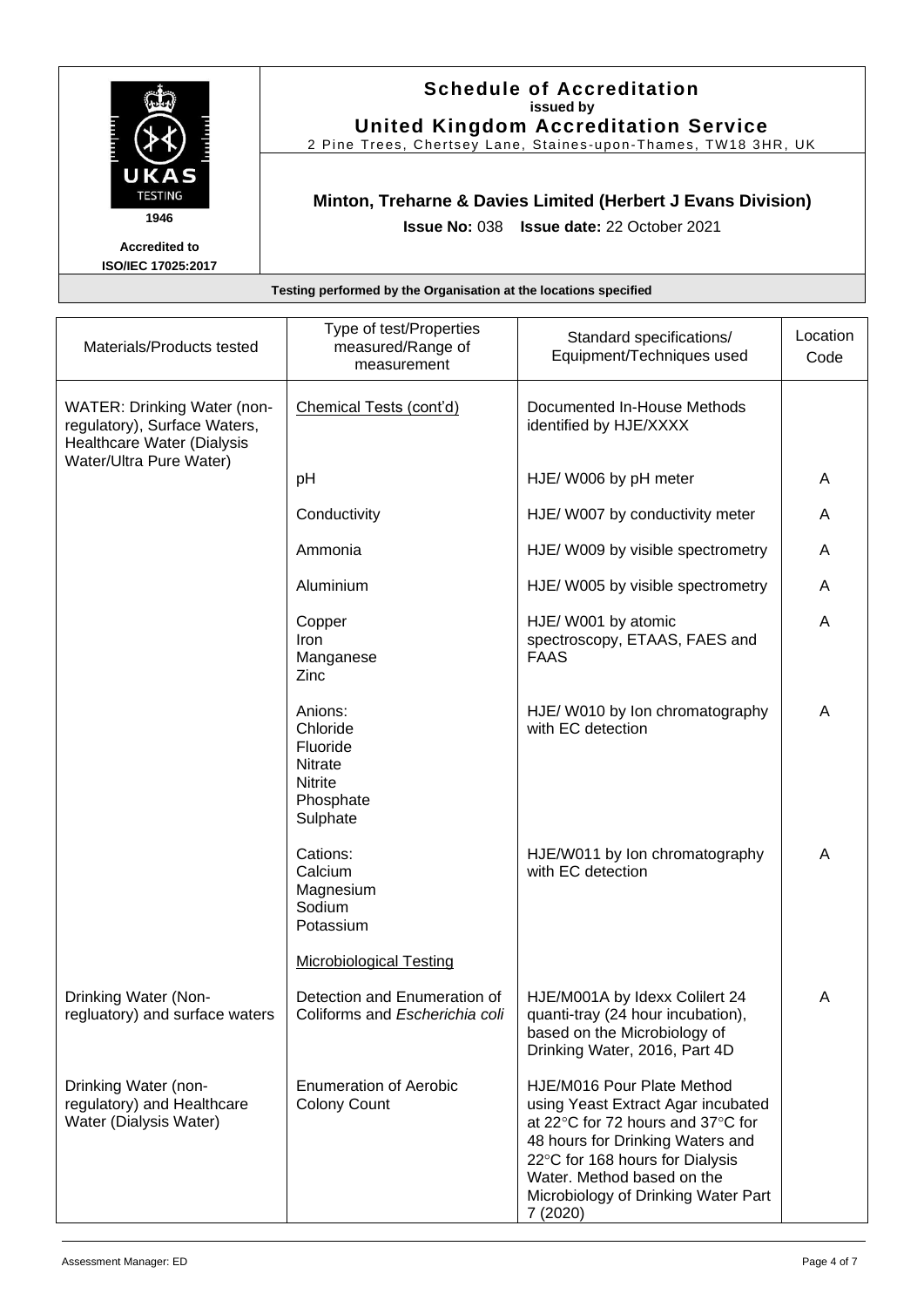

#### **Schedule of Accreditation issued by United Kingdom Accreditation Service**

2 Pine Trees, Chertsey Lane, Staines -upon -Thames, TW18 3HR, UK

## **Minton, Treharne & Davies Limited (Herbert J Evans Division)**

**Issue No:** 038 **Issue date:** 22 October 2021

| Materials/Products tested                        | Type of test/Properties<br>measured/Range of<br>measurement       | Standard specifications/<br>Equipment/Techniques used                                                                                                                                                                                                       | Location<br>Code |
|--------------------------------------------------|-------------------------------------------------------------------|-------------------------------------------------------------------------------------------------------------------------------------------------------------------------------------------------------------------------------------------------------------|------------------|
| ANIMAL FEEDING STUFFS                            | <b>Chemical Tests</b>                                             | Documented In-House Methods<br>identified by HJE/XXXX                                                                                                                                                                                                       |                  |
|                                                  | Ash                                                               | HJE/A006 by Furnace                                                                                                                                                                                                                                         | A                |
|                                                  | Crude Fibre                                                       | HJE/A005 by Fibrebag system                                                                                                                                                                                                                                 | Α                |
|                                                  | Lead and Cadmium                                                  | HJE/A011 by wet oxidation and<br>Flame AAS                                                                                                                                                                                                                  | Α                |
|                                                  | Moisture                                                          | <b>HJE/A007</b>                                                                                                                                                                                                                                             | A                |
|                                                  | Nitrogen and Protein                                              | HJE/F004 by Kjeldahl                                                                                                                                                                                                                                        | A                |
|                                                  | Nitrogen and Protein                                              | HJE/F030 by Dumas combustion                                                                                                                                                                                                                                | A                |
|                                                  | Oil                                                               | HJE/A004 by Acid Hydrolysis<br>followed by Soxhlet (Method B)                                                                                                                                                                                               | A                |
|                                                  | Generic protocol for the<br>development of methods of<br>analysis | Methods developed under the<br>generic protocol (flexible scope)<br>using the techniques of Atomic<br>absorption spectroscopy, high<br>performance liquid<br>chromatography, enzyme linked<br>immunoassay (ELISA), titrimetry<br>and gravimetry, HJE/IH/030 | A                |
| CHEMICAL AND CHEMICAL<br>PRODUCTS (as specified) | <b>Chemical Tests</b>                                             |                                                                                                                                                                                                                                                             |                  |
| Fertilisers                                      | Nitrogen                                                          | HJE/F030 by Dumas combustion                                                                                                                                                                                                                                | A                |
|                                                  |                                                                   |                                                                                                                                                                                                                                                             |                  |
|                                                  |                                                                   |                                                                                                                                                                                                                                                             |                  |
|                                                  |                                                                   |                                                                                                                                                                                                                                                             |                  |
|                                                  |                                                                   |                                                                                                                                                                                                                                                             |                  |
|                                                  |                                                                   |                                                                                                                                                                                                                                                             |                  |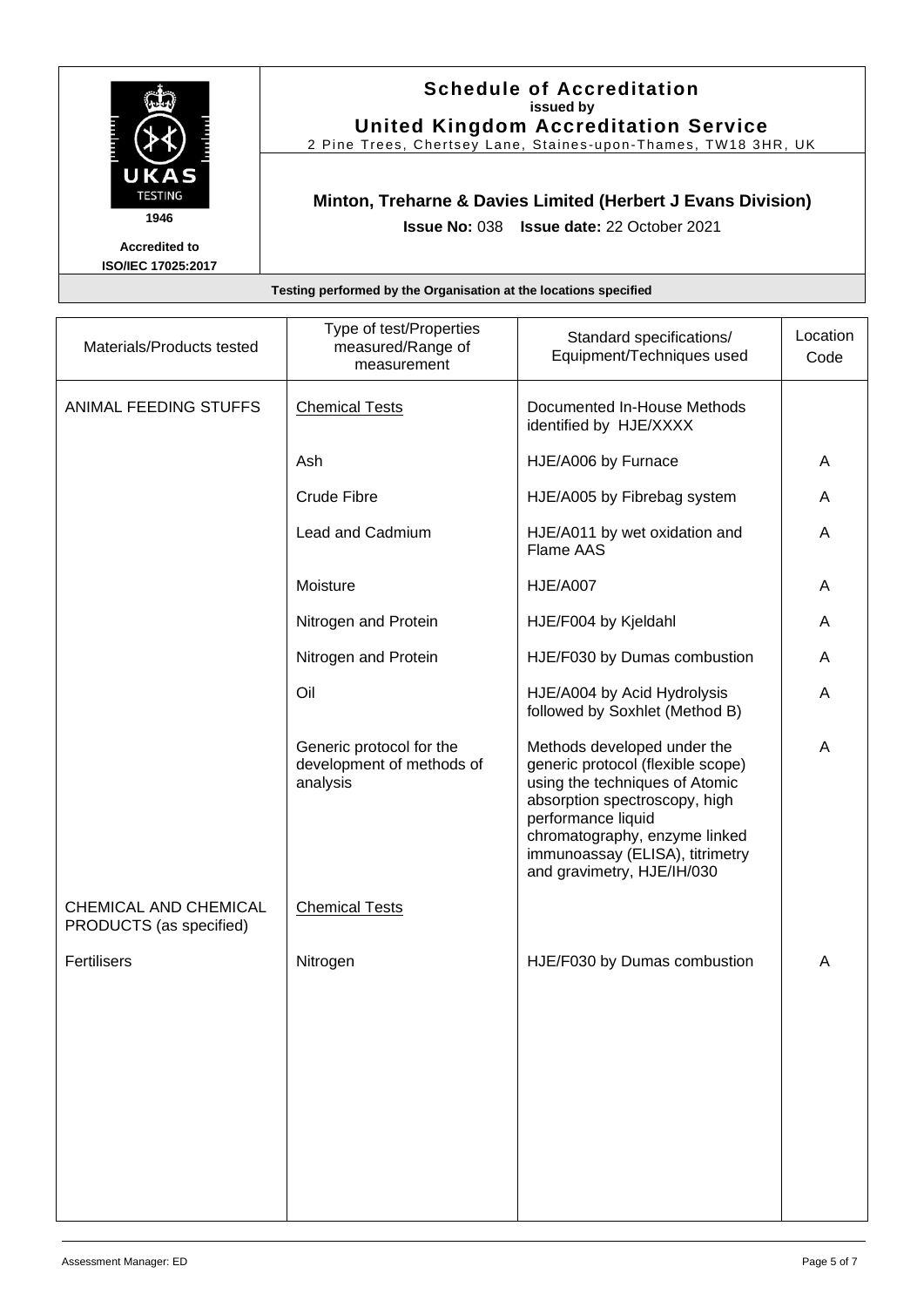

#### **Schedule of Accreditation issued by United Kingdom Accreditation Service**

2 Pine Trees, Chertsey Lane, Staines -upon -Thames, TW18 3HR, UK

# **Minton, Treharne & Davies Limited (Herbert J Evans Division)**

**Issue No:** 038 **Issue date:** 22 October 2021

| Materials/Products tested                                                               | Type of test/Properties<br>measured/Range of<br>measurement                   | Standard specifications/<br>Equipment/Techniques used                                                                                                                                                                                                                                    | Location<br>Code |
|-----------------------------------------------------------------------------------------|-------------------------------------------------------------------------------|------------------------------------------------------------------------------------------------------------------------------------------------------------------------------------------------------------------------------------------------------------------------------------------|------------------|
| <b>BODY FLUIDS/TISSUES</b>                                                              | <b>Virology Testing</b>                                                       |                                                                                                                                                                                                                                                                                          |                  |
|                                                                                         | Molecular examination<br>activities for the purpose of<br>clincal diagnostics | Documented in-house methods<br>including DHSC requirements for<br>private providers of Covid-19<br>testing to include:<br><b>General Population Testing</b><br>a i<br><b>Test to Release Testing</b><br>Day 2 & 8 Internaitonal<br>arrival testing (detection of<br>SARS-CoV-2 virus RNA | A                |
| Nasopharyngeal and<br>oropharyngeal swabs<br>combined in Viral Transport<br>Media (VTM) | Detection of SARS-CoV-2<br>virus RNA (COVID-19)<br>specifically E and N gene  | Documented In house method<br>(HJE/M018) for the<br>Extraction of RNA using<br>QiaGen QIA Amp Viral<br>RNA Mini kit                                                                                                                                                                      | A                |
|                                                                                         |                                                                               | Documented In house method<br>(HJE/M018) for the<br>Detection of RNA using<br>RT-PCR using the<br>Clarigene SARS-CoV-2 RT<br>PCR on the ABi 7500<br>insturment                                                                                                                           | A                |
| <b>TOYS and TOY PACKAGING</b>                                                           | <b>Mechanical Tests</b>                                                       | BS EN 71-1:2014 + A1:2018 for the<br>following test clauses                                                                                                                                                                                                                              |                  |
|                                                                                         | Drop test                                                                     | 8.5                                                                                                                                                                                                                                                                                      | Α                |
|                                                                                         | Sharp points                                                                  | 8.12                                                                                                                                                                                                                                                                                     | Α                |
|                                                                                         | Sharp edges                                                                   | 8.11                                                                                                                                                                                                                                                                                     | Α                |
|                                                                                         | Small parts                                                                   | 8.2                                                                                                                                                                                                                                                                                      | A                |
|                                                                                         | Small balls                                                                   | 8.32.1                                                                                                                                                                                                                                                                                   | A                |
|                                                                                         | Play figures                                                                  | 8.33                                                                                                                                                                                                                                                                                     | A                |
|                                                                                         | Impact test                                                                   | 8.7                                                                                                                                                                                                                                                                                      | A                |
|                                                                                         | Accessibility test                                                            | 8.10                                                                                                                                                                                                                                                                                     | A                |